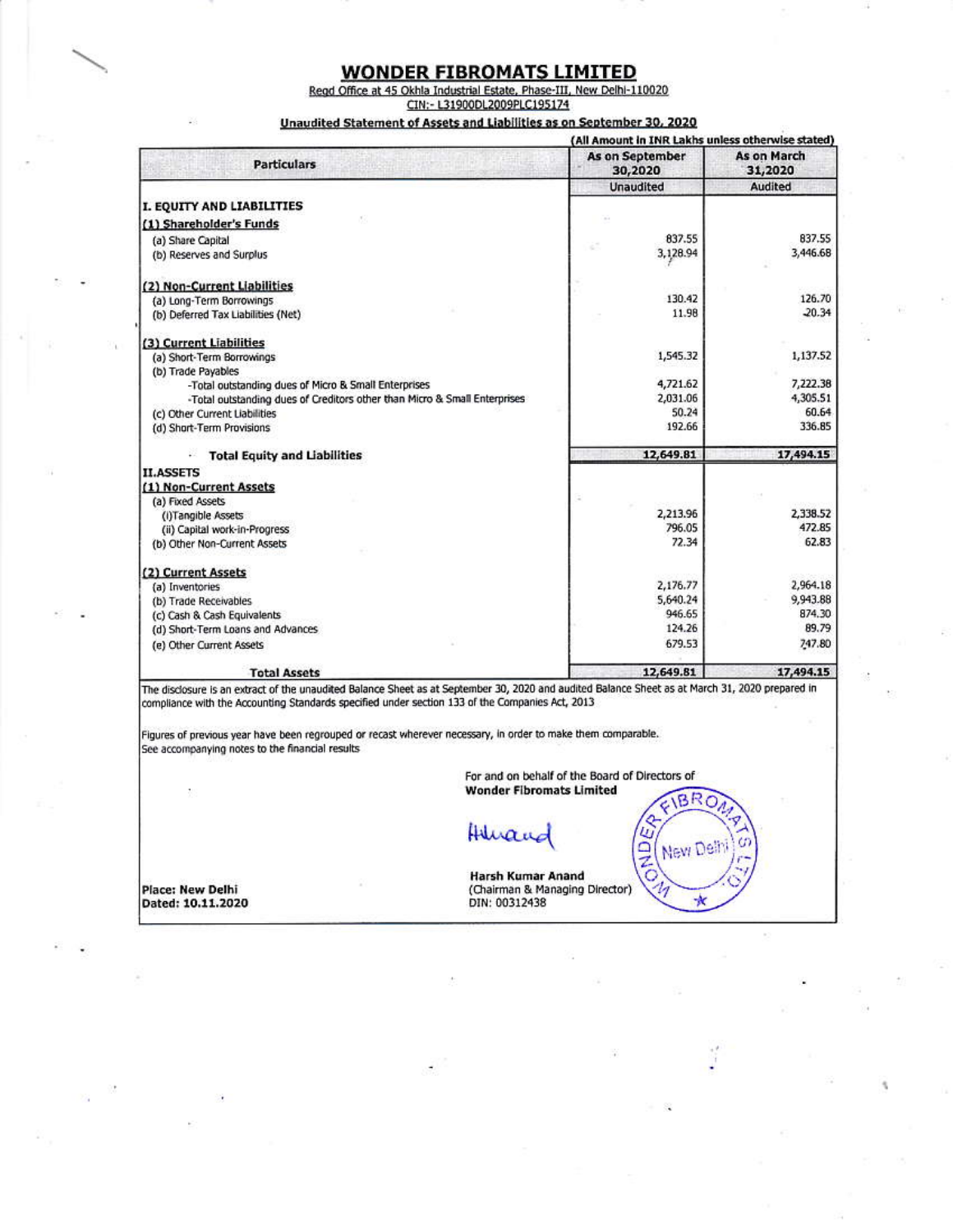#### **WONDER FIBROMATS LIMITED**

Regd Office at 45 Okhla Industrial Estate, Phase-III, New Delhi-110020

CIN:- L31900DL2009PLC195174

#### Statement of unaudited financial results for the half year ended september 30, 2020

|              |                                                                                                                                                                     |                                               |                                                  | (All Amount in JNR Lakhs unless otherwise stated) |                                                         |
|--------------|---------------------------------------------------------------------------------------------------------------------------------------------------------------------|-----------------------------------------------|--------------------------------------------------|---------------------------------------------------|---------------------------------------------------------|
|              |                                                                                                                                                                     |                                               | <b>Half Year Ended</b>                           |                                                   | <b>Year Ended</b>                                       |
| Sr. No       | <b>Particulars</b>                                                                                                                                                  | September<br>30,2020                          | March<br>31,2020                                 | September<br>30,2019                              | March<br>31,2020                                        |
|              |                                                                                                                                                                     | Unaudited<br>(refer note 2)                   | Audited<br>(refer note 2)                        | <b>Unaudited</b><br>(refer note 2)                | Audited                                                 |
| 1            | Revenue from Operation                                                                                                                                              | 7,318.35                                      | 18,257.42                                        | 11,469.90                                         | 29,727.33                                               |
| $\mathbf{H}$ | Other Income                                                                                                                                                        | 21.64                                         | 8.87                                             | 44.94                                             | 53.80                                                   |
|              | III. Total Revenue (I +II)                                                                                                                                          | 7,339.99                                      | 18,266.29                                        | 11,514.84                                         | 29,781.13                                               |
| IV           | Expenses:<br>Cost of materials consumed<br>Purchase of Stock in trade                                                                                               | 4,579.69<br>1,265.38                          | 12,234.36<br>2,818.82                            | ŧ<br>8,997.02<br>101.31                           | 21,231.37<br>2,920.14                                   |
|              | Changes in inventones of finished goods, work-in-progress and Stock-in-<br>Trade (Acretion)                                                                         | 125.18                                        | (384.61)                                         | 6.45                                              | (378.16)                                                |
| ×.           | Manufacturing Expenses<br><b>Employee benefits Expenses</b><br><b>Financial Cost</b><br>Administrative & Selling Expenses<br>Depreciation and Amortization Expenses | 776.88<br>582.68<br>67.26<br>104.65<br>164.22 | 2,028.12<br>705.28<br>146.33<br>148.88<br>140.53 | 1,315.61<br>622.09<br>3.55<br>155.88<br>184.16    | 3,343.72<br>1,327.37<br>۰<br>149.88<br>304.76<br>324.69 |
|              | <b>Total Expenses (V)</b>                                                                                                                                           | 7,665.95                                      | 17,837.70                                        | 11,386.08                                         | 29,223.78                                               |
| VI           | Profit before exceptional and extraordinary items and tax (IV-V)                                                                                                    | (325.95)                                      | 428.58                                           | 128.76                                            | 557.35                                                  |
| VII          | <b>Exceptional Items</b>                                                                                                                                            |                                               |                                                  |                                                   |                                                         |
| VIII         | Profit before extraordinary items and tax (VI + VII)                                                                                                                | (325.95)                                      | 428.58                                           | 128.76                                            | 557.35                                                  |
| IX           | <b>Extraordinary Items</b>                                                                                                                                          |                                               |                                                  |                                                   |                                                         |
| ×            | Profit before tax (VIII - IX)                                                                                                                                       | (325.95)                                      | 428.58                                           | 128.76                                            | 557.35                                                  |
| XI           | Tax expenses:<br>(1) Current Tax                                                                                                                                    | 0.14                                          | 75.55                                            | 27.39                                             | 102.94                                                  |
|              | (2) Deferred Tax Liabilities/(Assets)                                                                                                                               | (8.35)                                        | 11.27                                            | (1.05)                                            | 10.23                                                   |
| XII          | Profit(Loss) after Tax (X-XI)                                                                                                                                       | (317.74)                                      | 341.76                                           | 102.42                                            | 444.18                                                  |
| XIII         | Earning per equity share:<br>(1) Basic<br>(2) Diluted                                                                                                               | (3.79)<br>(3.79)                              | TU.<br>4.08<br>4.08                              | $+1$<br>1.22<br>1.22                              | 5.30<br>5.30                                            |

For and on behalf of the Board of Directors of<br>Wonder Fibromats Limited ETBRO

ONDER

t,

New Delhi

 $\star$ 

ď

Place: New Delhi<br>Dated: 10.11.2020

Huran

Harsh Kumar Anand<br>(Chairman & Managing Director)<br>DIN: 00312438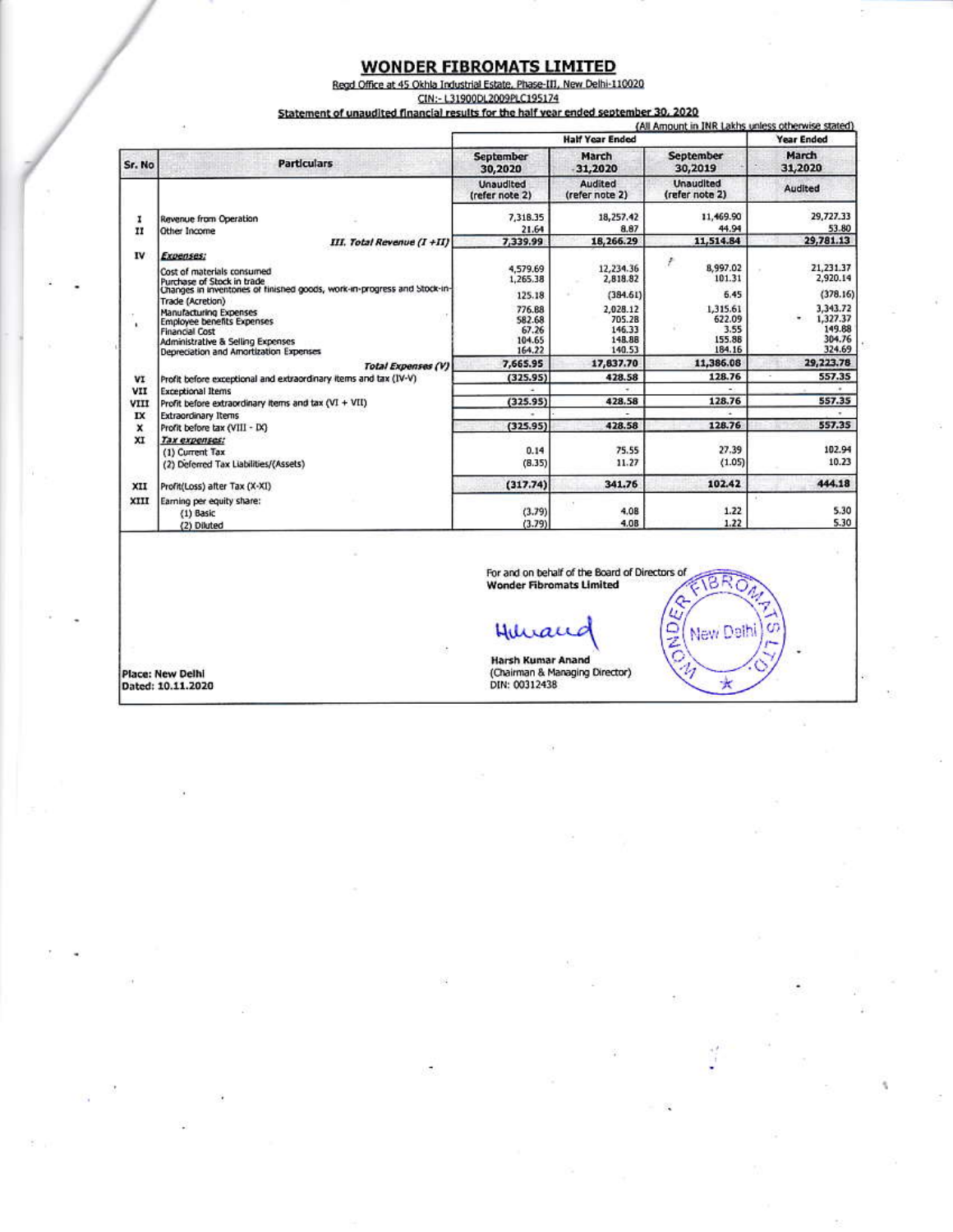### **WONDER FIBROMATS LIMITED**

Regd Office at 45 Okhla Industrial Estate, Phase-III, New Delhi-110020<br>CIN:- L31900DL2009PLC195174

Unaudited Cash Flow Statement for half year ended September 30, 2020

| S. No.       | <b>Particulars</b>                                                                                                                                                                                                      |              | For the half year ended<br><b>September 30, 2020</b> | For the half year ended<br>September 30, 2019 |
|--------------|-------------------------------------------------------------------------------------------------------------------------------------------------------------------------------------------------------------------------|--------------|------------------------------------------------------|-----------------------------------------------|
|              |                                                                                                                                                                                                                         |              | Amount (₹)                                           | Amount (₹)                                    |
| 1            | CASH FLOWS FROM OPERATING ACTIVITIES<br>Profit before Tax and exceptional items<br>(Adjustment to reconcile profit before tax to cash generated by                                                                      |              | (325.95)                                             | 128.76                                        |
|              | operating activities)<br>Depreciation<br>Increase/(Decrease) in Trade Payables<br>Increase/(Decrease) in Other Current Liabilities                                                                                      |              | 164.22<br>(4,775.20)<br>(10.40)<br>(144.33)          | 184.16<br>(4,380.83)<br>(326.13)              |
|              | Increase/(Decrease) in Short-Term Provisions                                                                                                                                                                            |              | 4,303.64                                             | 3,458.26                                      |
|              | Decrease/(Increase) in Trade Receivables                                                                                                                                                                                |              | (34.47)                                              | (11.09)                                       |
|              | Decrease/(Increase) in Short Term Loan & Advances<br>Decrease/(Increase) in Other Current Assets<br>Decrease/(Increase) in Inventories                                                                                  |              | 68.28<br>787.41                                      | (15.89)<br>495.61                             |
|              | Net Cash Generated from Operating Activities                                                                                                                                                                            |              | 33.20                                                | (467.14)                                      |
| $\mathbf{H}$ | CASH FLOWS FROM INVESTING ACTIVITIES<br><b>Purchase of Fixed Assets</b><br>Sale/Decrease of Fixed Assets<br>Decrease/(Increase) in Capital Work in Progress<br>Decrease/(Increase) in Other Non- Current Assets         |              | (52.81)<br>13.15<br>(323.21)<br>(9.51)               | (128.78)<br>(35.30)                           |
|              | Net Cash used in Investing Activities                                                                                                                                                                                   |              | (372.38)                                             | (164.08)                                      |
| IЦ           | CASH FLOWS FROM FINANCING ACTIVITIES<br>Increase/(Decrease) in Share Capital<br>Increase/(Decrease) in Long-Term Borrowings<br>Increase/(Decrease) in Short-Term Borrowings<br>Increase/(Decrease) in Reserve & Surplus |              | 3.73<br>407.81<br>۰                                  | 222,40<br>(82.53)<br>(38.10)<br>1,617.43      |
|              | <b>Net Cash used in Financing Activities</b>                                                                                                                                                                            |              | 411.54                                               | 1,719.19                                      |
| IV           | Net Increase/(Decrease) in Cash & Cash Equivalents                                                                                                                                                                      | $(I+II+III)$ | 72.36                                                | 1,087.97                                      |
| ۷            | Cash & Cash Equivalents at the beginning of the period                                                                                                                                                                  |              | 874.30                                               | 24.20                                         |
| VI           | Cash & Cash Equivalents at the end of the period                                                                                                                                                                        | $(IV+V)$     | 946.65                                               | 1.112.17                                      |

**Wonder Fibromats Limited** 

BR

New Delhi

×

U

ONDER

n i

Harsh Kumar Anand<br>(Chairman & Managing Director)<br>DIN: 00312438

Place: New Delhi Dated: 10.11.2020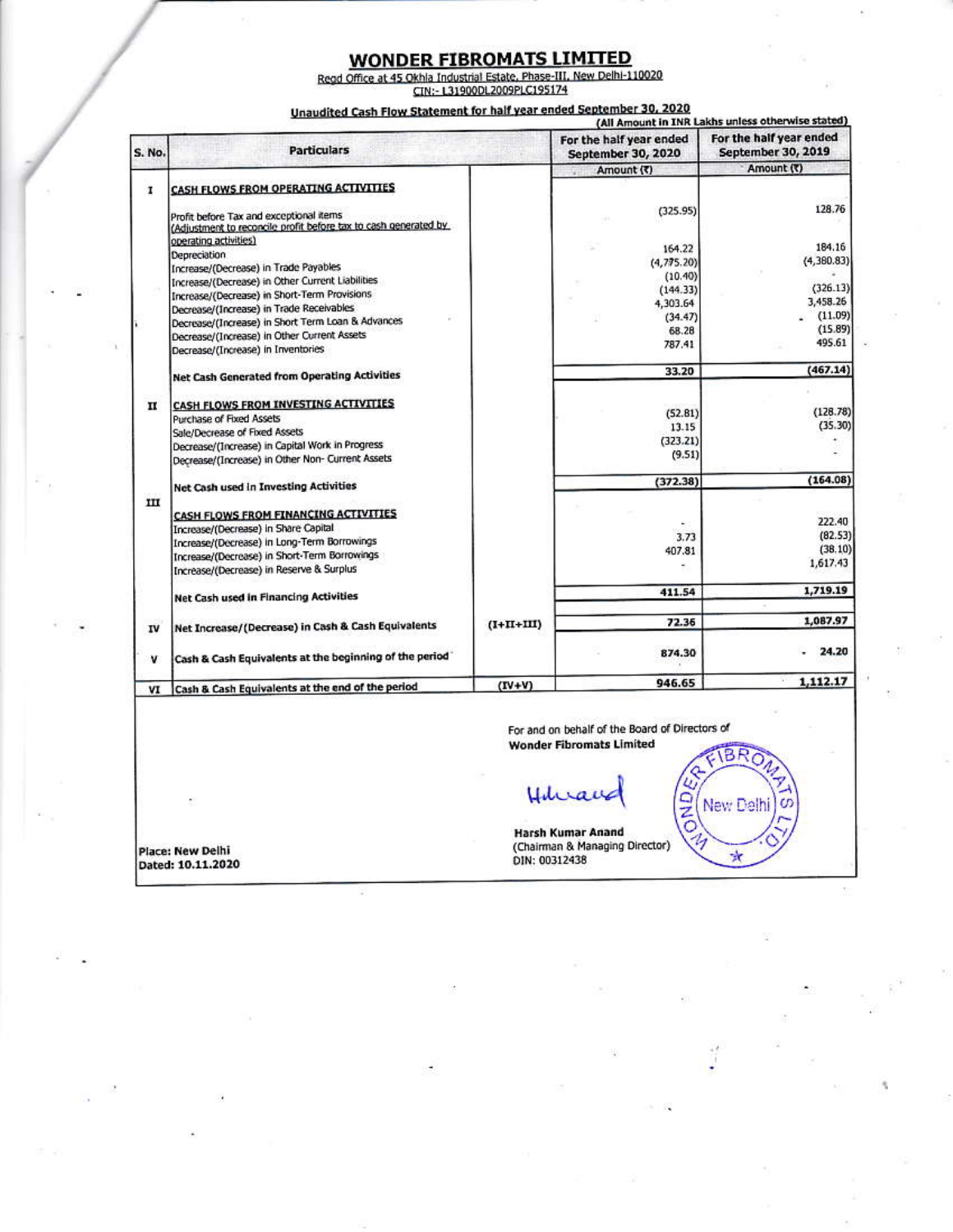### Notes to standalone financial results for the half year ended September 30, 2020

- 1. The above financial results of the Company for the half year ended September 30, 2020 have been reviewed & approved by the Audit Committee & taken on record by the Board of Directors at the Board Meeting held on November 10, 2020. The Statutory Auditors of the Company have carried out "Limited Review" of the above unaudited financial results for the half year ended September 30, 2020. The Statutory Auditors have expressed an unqualified/unmodified audit opinion on these financials results.
- 2. Figures for the six months ended March 31, 2020 is balancing figures between audited figures in respect of full financial year and the published year to date figures up the first half of the relevant year. The figures upto the end of the first half were only reviewed and were not audited.
- 3. The outbreak of Corona Virus (COVID-19) pandemic has caused significant disturbance and slowdown of economic activity globally and in India. The company's operation and financial results for the half year ended September 30, 2020 have been adversity impacted by lockdown imposed to contain the spread of COVID-19. The company's manufacturing facilities were shut down from 25<sup>th</sup> March'2020 to gradually resume its operation from 07<sup>th</sup> May' 2020 with precautions and with reduced availability of workforce. The impact of COVID-19 remain uncertain and may be different from what the management has estimated as of the date of approval of these financial results and efforts are being made to minimize the impact and company will continue to closely monitor any development, future economic and business outlook and its impact on the company's future financial statements.
- 4. As the Company's business activities fall within single primary business segment Viz. Manufacturing of Fans and in the opinion of the management there does not exist separate reportable geographical segment, the disclosure requirement of Accounting Standard 17- "Segment Reporting", issued by the Institute of Chartered Accountants of India are not applicable. .
- 5. The proceeds from the IPO (Net of issue related expenses of Rs. 1,40,56,972) are Rs. 18,38,79,028/-. The proceeds have been utilized as per details given below:-

|                    |                                                   | (Amt in Lakhs)                                              |
|--------------------|---------------------------------------------------|-------------------------------------------------------------|
| <b>Particulars</b> | <b>Utilisation</b><br>as per<br><b>Prospectus</b> | <b>Utilisation</b><br>up to<br><b>September</b><br>30, 2020 |



ud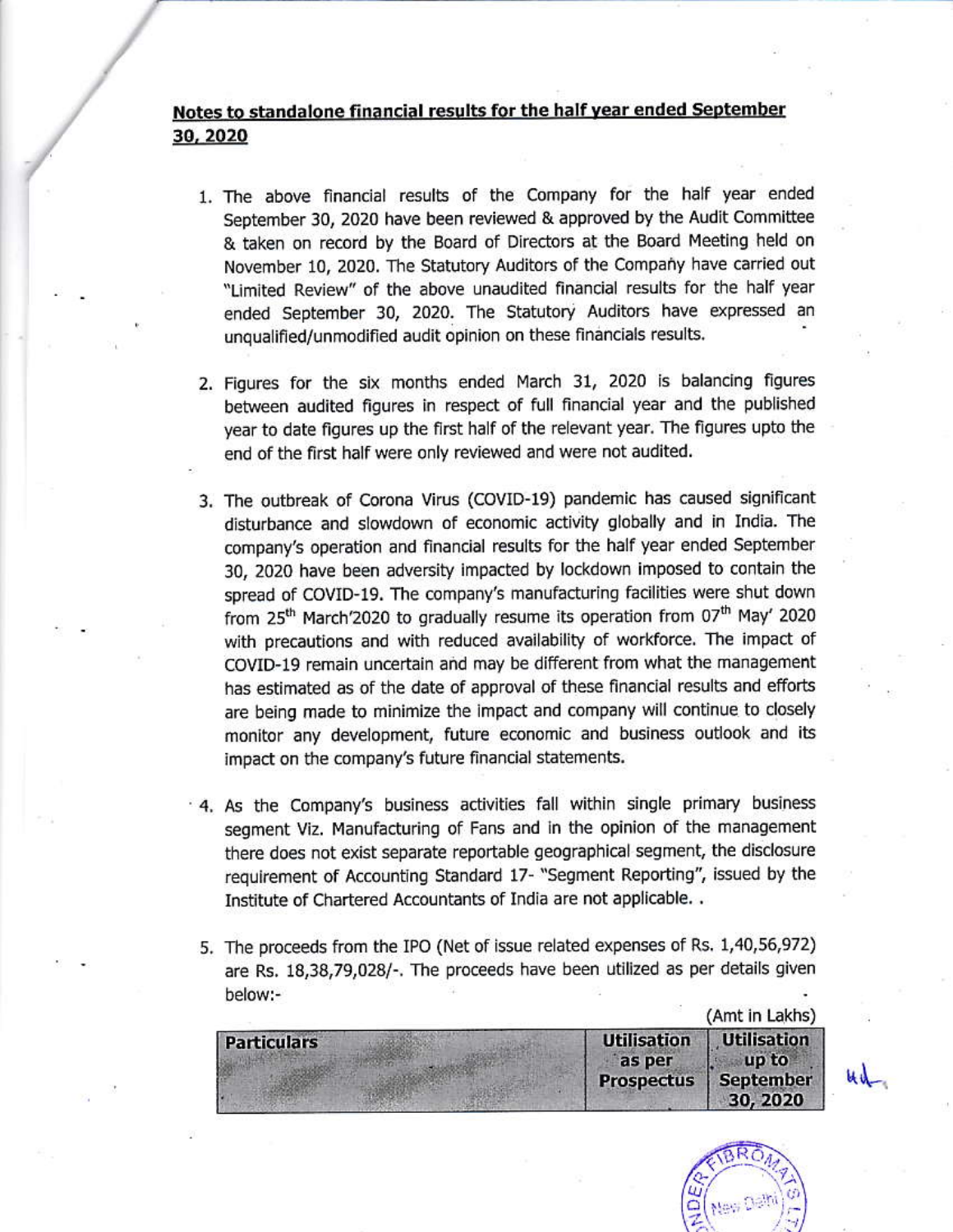| towards<br>Expenditure<br>the<br>To<br>finance<br>Acquisition of Land, Site Development and<br>Other Civil Work | 440.00   | 440.00   |
|-----------------------------------------------------------------------------------------------------------------|----------|----------|
| To Acquire the Plant & Machinery                                                                                | 290.00   | 98.64    |
| of<br>requirement<br>finance the<br>To<br>part<br>Incremental Working Capital                                   | 900.00   | 767.62   |
| To meet General corporate purposes                                                                              | 213.60   | 213.60   |
| To meet the expenses of the Issue                                                                               | 135.76   | 135.76   |
| Unutilised Fund (Kept in Fixed Deposit in<br>Scheduled Bank)                                                    | Nil      | Nil      |
| <b>Total</b>                                                                                                    | 1,979.36 | 1,655.62 |

6. The figures of the previous year/ period have been reworked, regrouped, rearranged and reclassified whenever necessary to correspond to the figures of the current reporting period.

For and on behalf of Board of Directors of **Wonder Fibromats Limited** 

Hilman



Harsh Kumar Anand  $\star$ (Chairman and Managing Director) DIN-00312438

**Place:-New Delhi** Date: - 10.11.2020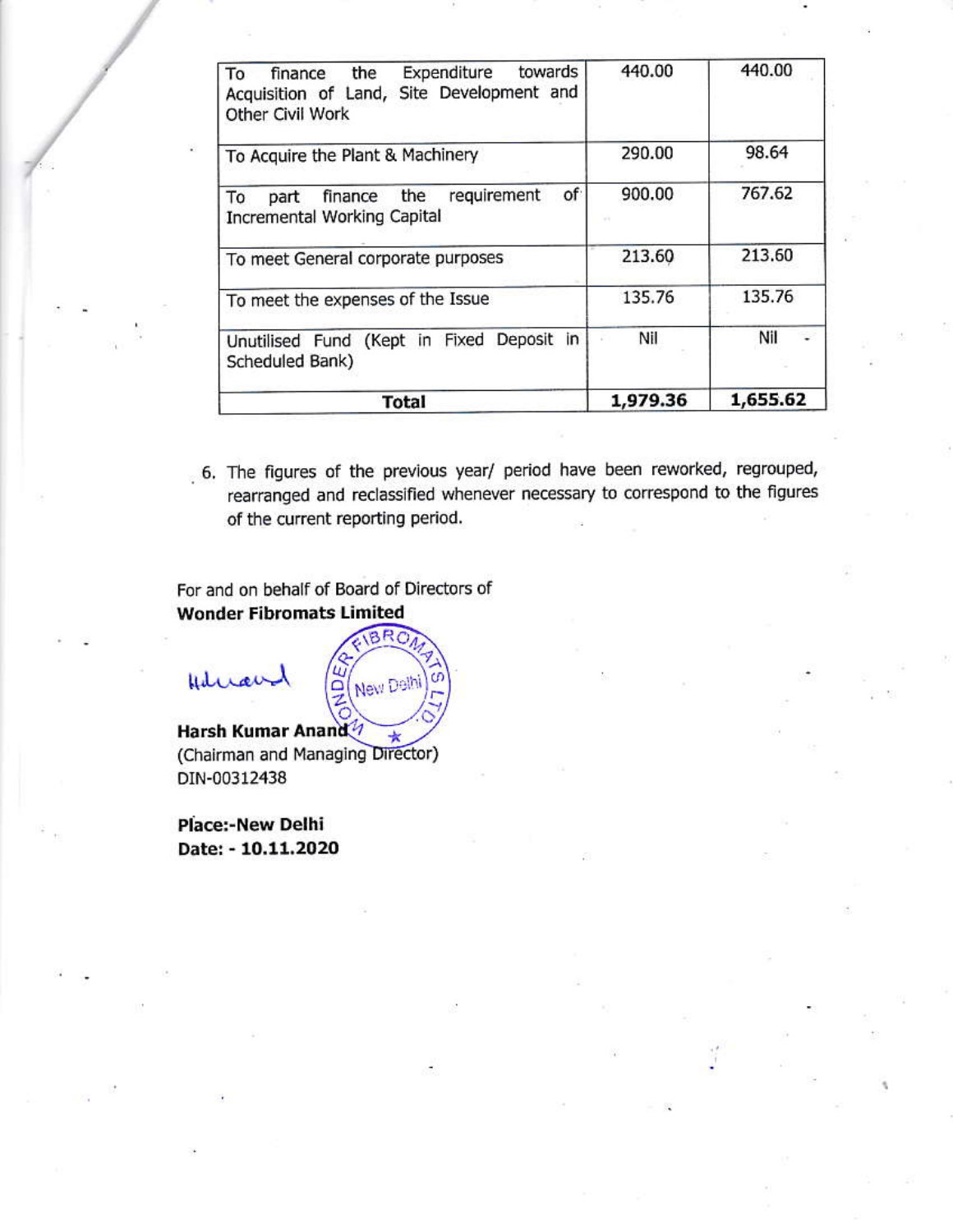

# Independent Auditor Limited Review Report on half year Unaudited standalone Financial Results of Wonder Fibromats Limited pursuant to **Regulation 33 of SEBI (Listing Obligations and Disclosure Requirements)** Regulations, 2015 as amended

To,

## The Board of Directors of M/s Wonder Fibromats Limited

We have reviewed the accompanying statement of unaudited standalone financial results of M/s Wonder Fibromats Limited (the "Company") for the six month period ended September 30, 2020 (the "Statement") attached herewith, being submitted by the Company pursuant to the requirements of Regulation 33 of the SEBI (Listing Obligations and Disclosure Requirements) Regulations, 2015, as amended (the "Listing Requlations").

This Statement, which is the responsibility of the Company's Management and approved by the Company's Board of Directors, has been prepared in accordance with the recognition and measurement principles laid down in Accounting Standard 25, (AS 25) "Interim Financial Reporting" prescribed under Section 133 of the Companies Act, 2013 as amended, read with relevant rules issued thereunder and other accounting, principles generally accepted in India. Our responsibility is to express a conclusion on the Statement based on our review.

We conducted our review of the Statement in accordance with the Standard on Review Engagements (SRE) 2410, "Review of Interim Financial Information Performed by the Independent Auditor of the Entity" issued by the Institute of Chartered Accountants of India. 'This standard requires that we plan and perform the review to obtain moderate assurance as to whether the Statements free of material misstatement. A review is limited primarily to inquiries of Company personnel and analytical procedures applied to financial data and thus provide less assurance than an audit. We have not performed an audit and accordingly, we do not express an audit opinion.

Based on our review conducted as above, nothing has come to our attention that causes us to believe that the accompanying Statement, prepared in accordance with

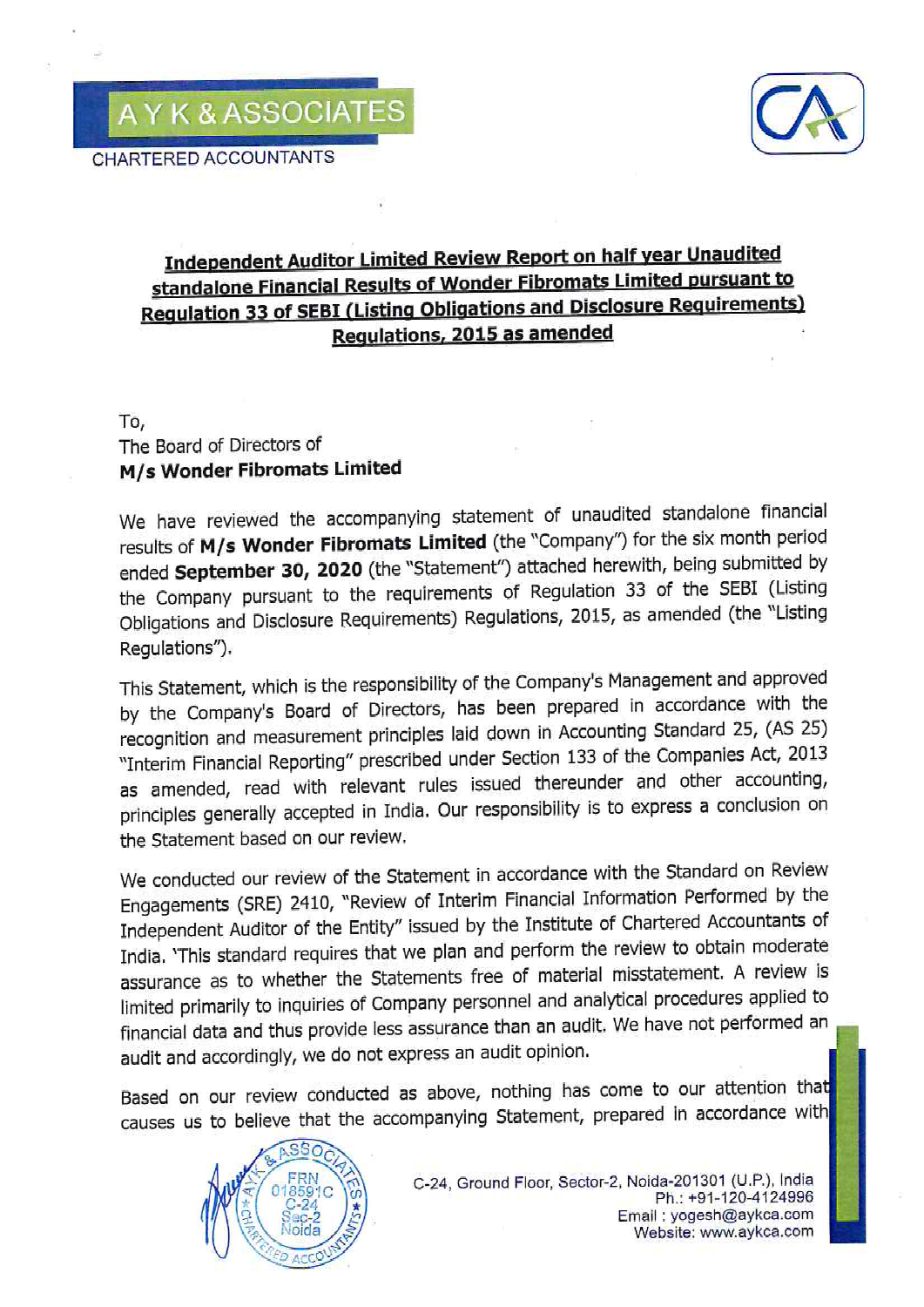aforesaid Indian Accounting standards and other accounting principles generally accepted in India, has not disclosed the information required to be disclosed in terms of Regulation 33 of SEBI (Listing Obligations and Disclosure Requirements) Regulations, 2015, as modified by Circular No. CIR/CFD/CMD1/44/2019 dated 29<sup>th</sup> March, 2019 including the matter in which it is to be disclosed, or that it contains any material misstatement.

We have reviewed the financial results and other information presented in accordance with Accounting Standard 25 Interim Financial reporting (AS 25) for the half year ended 30<sup>th</sup> September, 2020 and have been presented solely on the basis of information compiled by the management.

### For AYK & Associates



**Place: New Delhi** Date: 10.11.2020